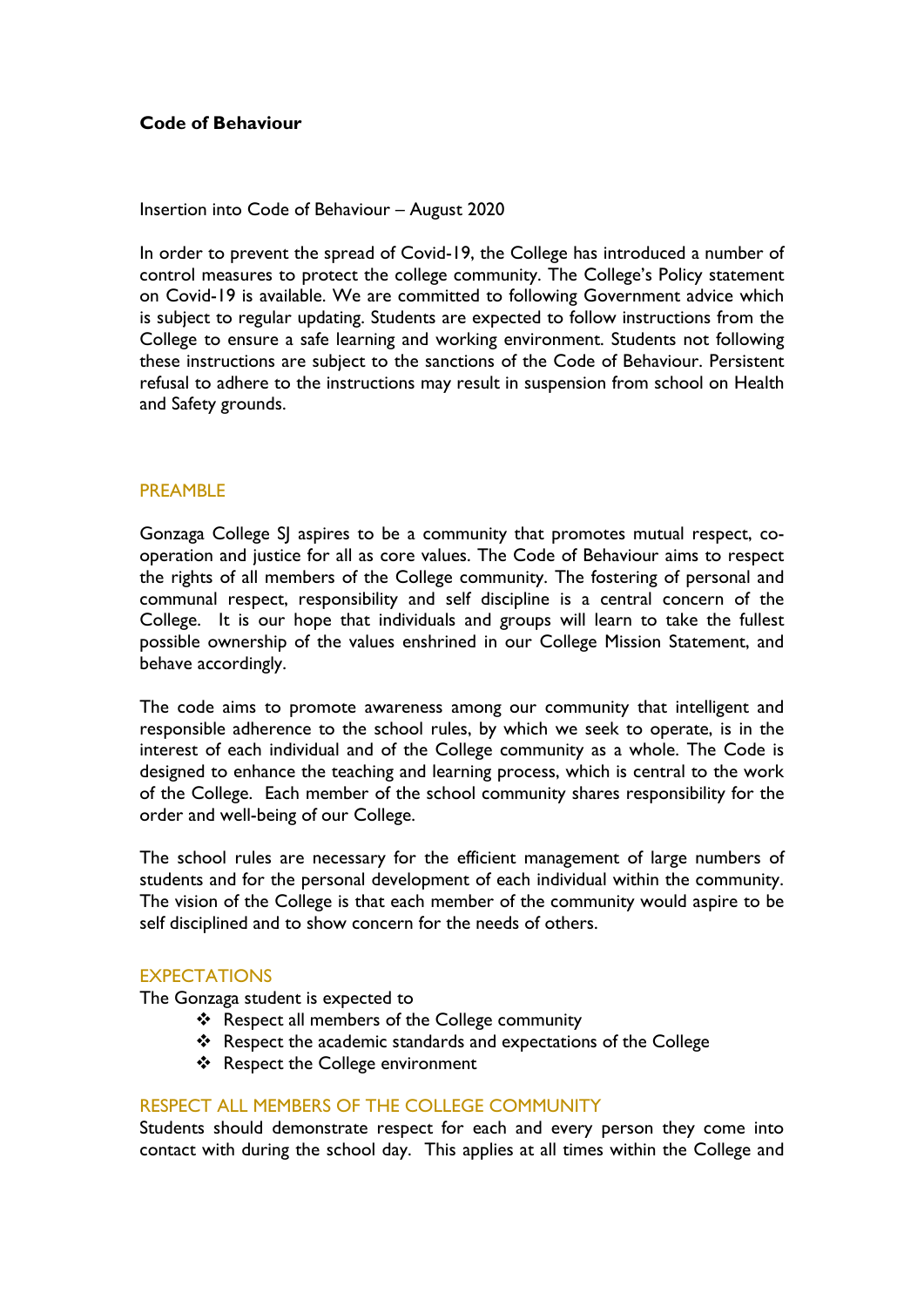at any activity or venue where Gonzaga students are in attendance (e.g. travelling on the Luas).

Respect is also demonstrated by fostering a constructive atmosphere of cooperation and learning, where any behaviour that interferes with the teaching and learning in the classroom is unacceptable; where a minimum of absences from school and attention to punctuality for class and co-curricular activities is the norm.

It will be considered therefore, as a serious breach of the College's Code of Behaviour to treat any student in an inappropriate manner, or to show noncooperation to a member of staff.

Bullying will not be tolerated. Every pupil has the right to an education free from fear and intimidation. Interaction between all members of the College community should respect the dignity of the individual. Just as teachers should respect the individual pupil, so students are expected to respect each other and to co-operate with and respect all members of staff. In this regard, students and parents are invited to consult the Gonzaga College Policy on Bullying.

Any postings by students on social media e.g. Facebook, Twitter, Whatsapp, Snapchat, Instagram etc., that are in any way defamatory or cause distress to members or non-members of the College community, will be investigated thoroughly and depending on the circumstances, may be deemed a breach or a serious breach of the Code of Behaviour and dealt with accordingly.

Anything that endangers the safety and security of others within the school may not be brought onto the College grounds (e.g. Motor propelled vehicles driven by students, electric scooters, skateboards etc.,).

# RESPECT THE ACADEMIC STANDARDS AND EXPECTATIONS OF THE **COLLEGE**

Students must attend classes adequately prepared with the requisite materials and appropriately dressed. All homework must be entered in the College journal and completed within the timescale specified. Presentation of all homework assignments is to be of the highest standard possible.

The College journal, which is an important instrument in fostering good study skills, must be well maintained and available for inspection by any member of the College staff. Students must familiarise themselves with the procedures specified for its use. All work presented by students should be their own exclusive work. Persistent refusal to engage appropriately in the academic programme of the school will be considered a serious breach of the College's Code of Behaviour. The journal must be signed by a student's parent/guardian every week.

Parents and students are reminded of the importance of regular and punctual attendance at the College as an essential requirement for a student's academic progress. Procedures for notifying the College authorities of the reasons for 'lates' and 'absences' are laid out in the Procedures below.

Persistent refusal to engage appropriately in the academic programme of the school is a serious breach of the College's Code of Behaviour.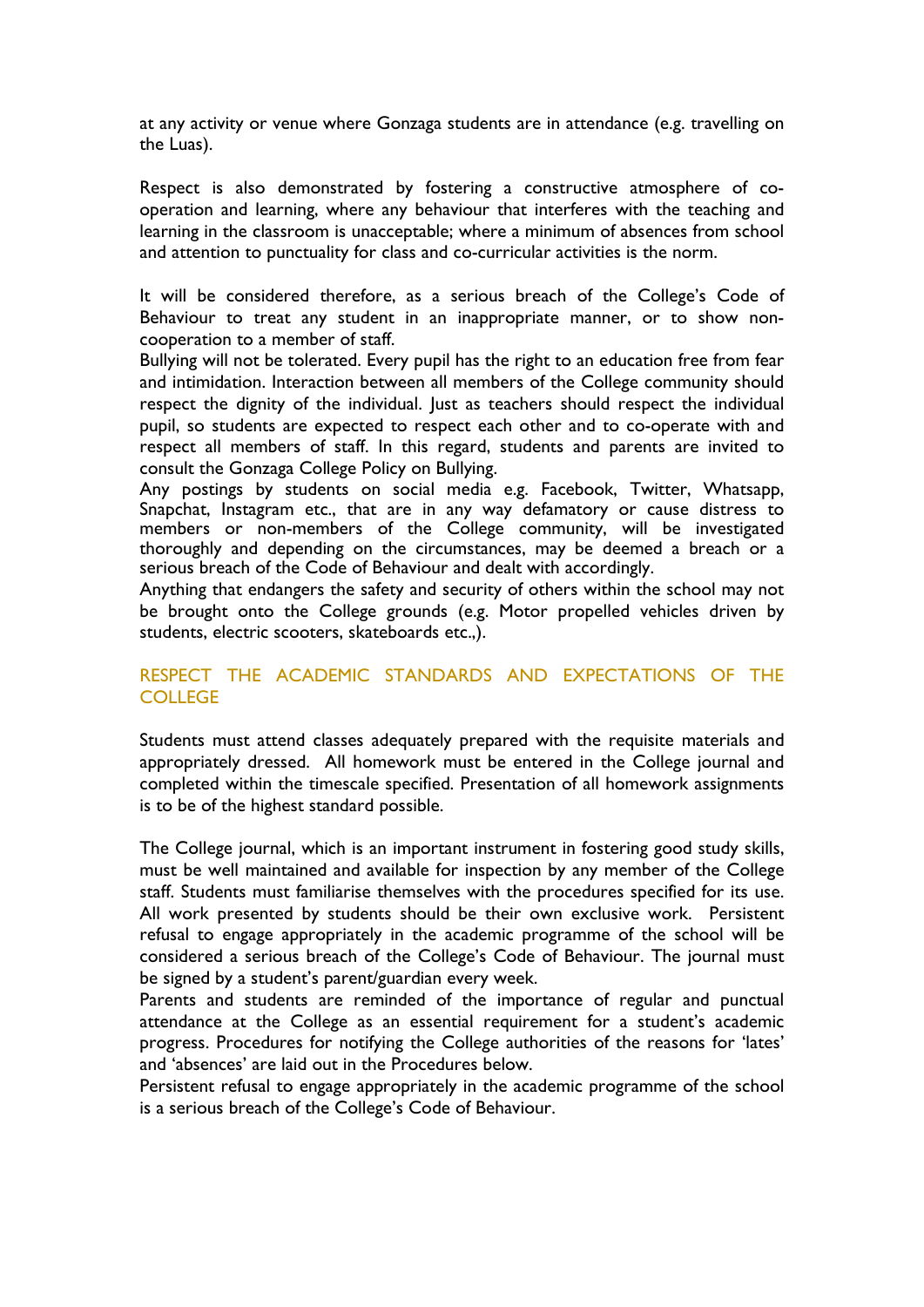# RESPECT THE COLLEGE ENVIRONMENT

Students should respect the buildings and grounds of the College. Students are invited to use the common areas of the school - dining hall, theatre, computer room, tennis courts, corridors and the library - subject to compliance with the rules associated with these common areas.

Any form of vandalism is a serious matter, as is theft of or disrespect for, the personal property of others. Lockers are provided for the use of students and must be kept in good condition and locked when not in use. Student belongings e.g. phone, electronic equipment, wallet, dining hall card, leap card etc., must be left in lockers for safe keeping, and never on/under the benches on the corridors, above the lockers, in the PE changing rooms or on the pitches. Lockers are assigned to students in September and they will be inspected regularly by Year Heads. A locker may be withdrawn from a student if he fails to keep it locked or in good condition.

All books, garments, sportswear, etc. should be clearly marked and kept in student lockers or bags. Sums of money or valuables should not be brought to school.

When going to P.E. students should place their wallet and other valuables in their locker. Valuables must not be left in the PE Changing Rooms.

Students should do their utmost to maintain the cleanliness of the building. For this reason, eating and drinking are only permitted within the College dining hall; the chewing of gum is not permitted within the College premises nor may students use or bring correcting fluid (e.g. tip-ex) into the College. Notices may not be posted on College notice boards without the prior permission of the Headmaster or Deputy Principal.

The flora and fauna of the College grounds must be respected. Students must not cross the front lawn but walk on the paths. The Headmaster's directives regarding other areas deemed out of bounds to students must be adhered to at all times. Bicycles must be kept locked in designated areas only. Students should ensure that they use a high quality 'Kryptonite lock' to secure their bicycle to a rack.

# RESPECT FOR THE REGULATIONS

# Dress

Students are expected to be neat and tidy at all times. Full uniform must be worn every day including coming to and going from school. Runners and trainers are not permitted for normal school wear. Students who arrive in school not wearing full uniform will not be allowed to attend class, until such time as a parent/guardian delivers the appropriate uniform item(s) to the school *or* permission is given by a parent/guardian for the student to go home and get his uniform. If the school cannot make direct contact with a parent/guardian, the student cannot be permitted to class for that day.

### *Winter Uniform*

1st, 2nd & 3rd Years White shirt, grey trousers, grey College pullover with crest, College tie. 4th & 5th Years White shirt, grey trousers, maroon College pullover with crest, College tie. 6th Years White shirt, grey trousers, green College pullover with crest, College tie.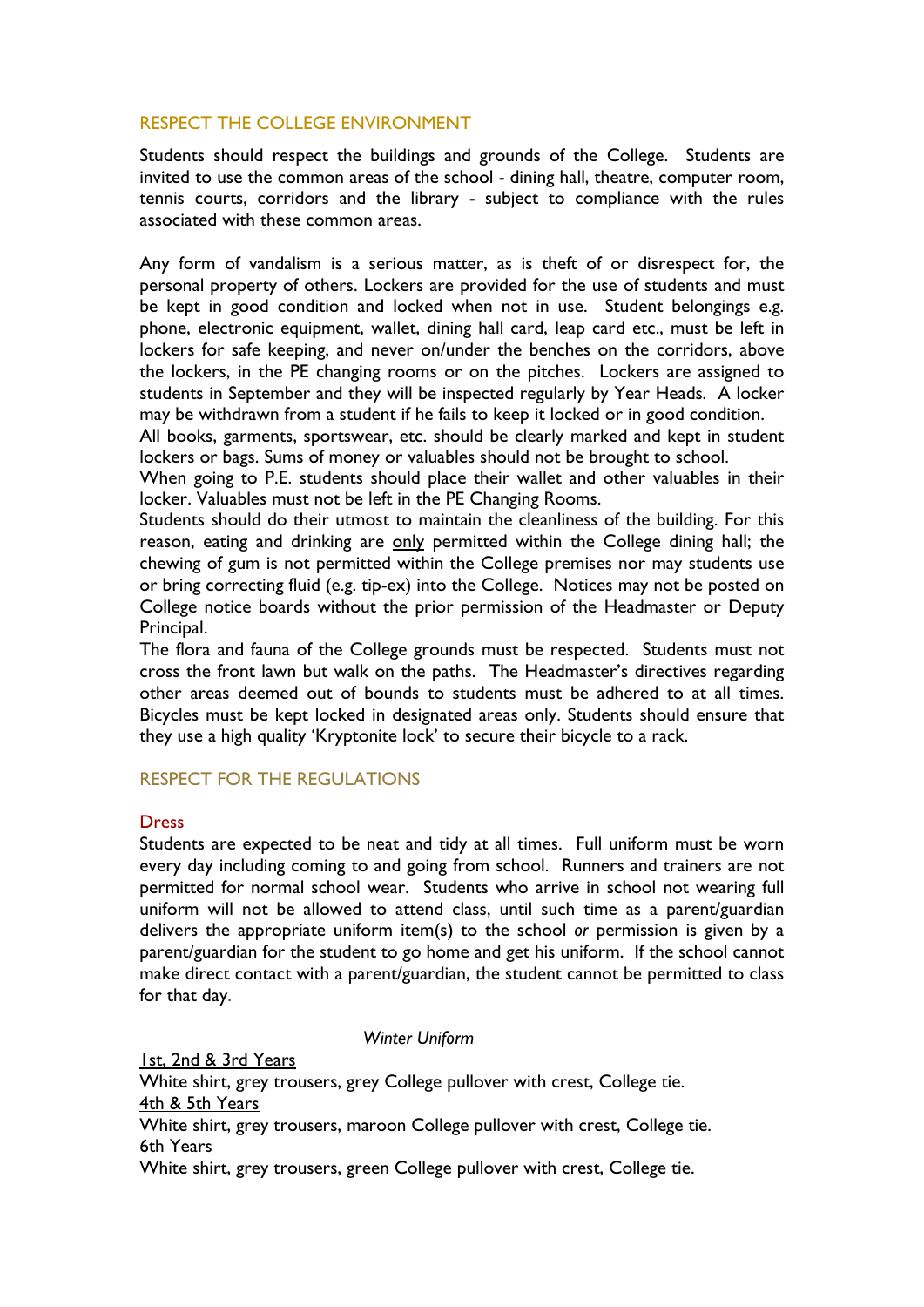### *Summer Uniform*

White College Polo Shirt with crest and grey trousers. Overcoats, jackets or scarves may not be worn in the building.

### **Journal**

Each student must have an official College journal and have it signed each week by a parent/guardian. Form tutors collect journals from all students in their Form Class on a weekly basis for review and check that parents have signed the journal. Students are responsible for presenting their journal to the class teacher on occasions when a parent/guardian has been asked to sign and/or comment on any aspect of behaviour.

A parent/guardian should inform the Year Head using '**Flexibuzz**', of the reason for any lates or absences. Notes should not be presented to the school.

### Entering Class

Students should not enter the classroom unless their teacher or a supervising teacher is present. Students should remain outside the classroom until their teacher/supervising teacher arrives.

#### **Bounds**

Students must stay within bounds at all times. In the interest of cleanliness of the College, students are confined to the black top play areas during breaks, and the tennis courts, except when otherwise authorised by the Headmaster or Deputy.

#### Playing on Pitches

When playing on the pitches during lunch time, weather permitting, students must not engage in wrestling or rough play.

#### **Health**

The use of cigarettes or other nicotine containing products, the storing or consumption of alcohol or illegal substances is forbidden, in the College, on the College grounds, including all school organised events. In this respect, the College rules reflect the current laws of the State.

### Mobile Phones/Electronic Equipment

It is preferable that students do not bring phones or other internet enabled devices to school. Excessive Smartphone usage has a serious deleterious effect on the academic, emotional, and social development of students. The college will take whatever measures that are deemed necessary, to ensure that smartphone use does not impinge negatively on school life.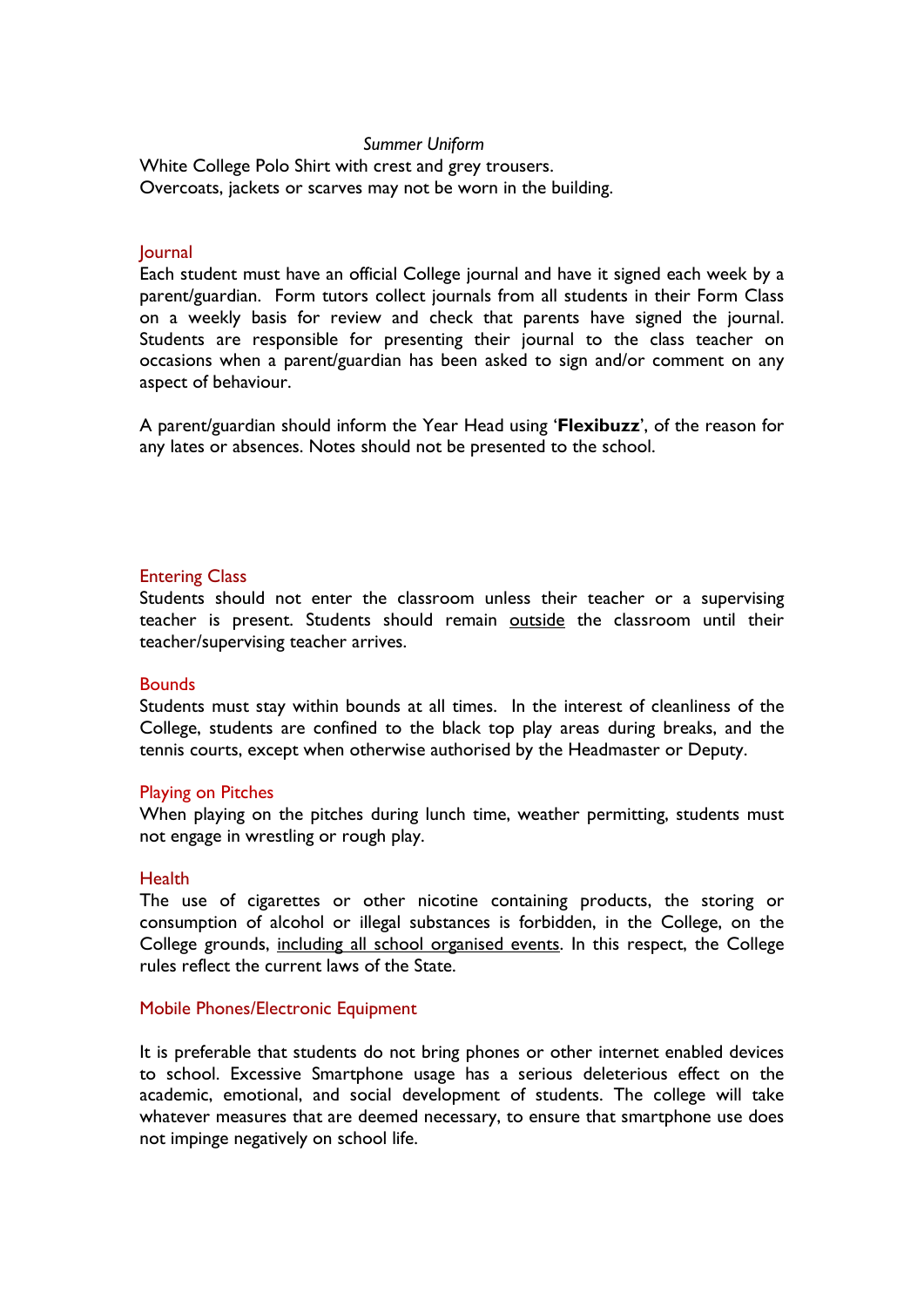If brought to school, student phones must be kept in the locker from 08:25-15:30 including during a supervised study class and when studying in the library during the school day. Student phones are not permitted in the library in the morning from 08:00-08:30, during after school study in the library from 15:30-18:00 or during night study from 18:00-21:00. If a student is found with a phone during the school day, the phone will be confiscated and returned no sooner than one week following the incident or at the discretion of the Headmaster or Deputy Principal. For repeat offences a more serious sanction may apply.

Inappropriate use of still and video cameras, including cameras on phones in the College, is strictly forbidden during normal school activities and will incur serious sanction. Such activity is considered an invasion of privacy. The Headmaster only, may give permission for extraordinary use of such equipment. Use of still and video cameras at public events, would be considered acceptable. Use of any photographic, audio or video material, acquired in the manner described above, and then published on personal or public websites on social media, will be considered a gross invasion of privacy and will be treated as bullying behaviour.

# RESPECT FOR THE PROCEDURES

### Entering building daily for the first time

Students are to present for Roll Call at 8:25am sharp at their Form Tutor's Classroom. Students must present for Roll Call in full uniform and with books for the first three teaching lessons. Students must come to school in uniform and leave school in uniform. Students who have PE first class must come to school dressed in full uniform.

#### Arriving late

A student arriving after 8.25 must report to the Office to sign the 'Late Register' and have his journal stamped, *before* proceeding to class. A student arriving late to class is to be asked to show his 'Late Stamp'.

# Seeking to leave during the school day

Parents seeking permission for a student to leave school for any reason during school hours should send a request for leave via Flexibuzz to the Year Head. A student who has been granted permission to leave school, reports to the Secretary's office to sign out. On returning to school, the student must sign back in, at the Secretary's Office.

#### Returning to school after an absence

Notification of dates and reasons for absence should be sent via 'Flexibuzz' to the Year Head promptly following an absence. It is very important to notify the College of a student's absence for any reason; see *Education Welfare Act 2000*, sections 18 and 23(2) (e).

### Student becomes ill

In the event of a student feeling unwell, he must immediately report to the school office or his Year Head. The College will, in a timely fashion, make contact with a parent/guardian as appropriate, to make arrangements for the student to be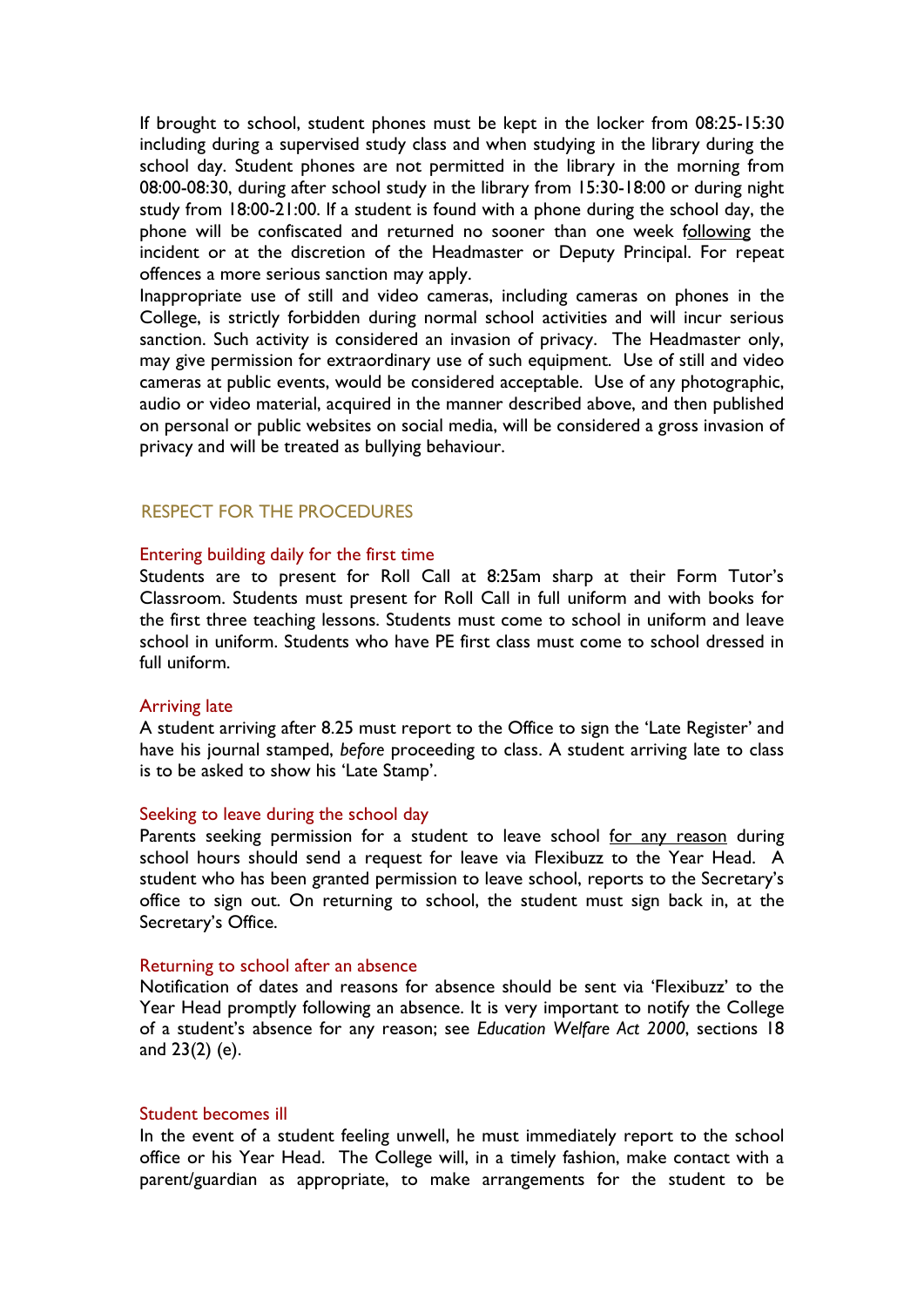collected. Students should not contact parents/guardians independently to request permission to leave.

### COLLEGE'S RESPONSE TO A BREACH OF THE CODE OF BEHAVIOUR

The ethos of the College is positive, dedicated to the encouragement, support and reward of pupils. Nevertheless sanctions are a necessary part of the development of a students' self-discipline and sense of personal responsibility. Even minor breaches of the Code of Behaviour can be disruptive, particularly if they are persistent. Serious misbehaviour can have damaging and long-lasting effects, including disruption of the student's own learning and the learning of others. It can cause distress and anxiety or even pose a threat to the safety of students and teachers.

In accord with the positive philosophy of the College, sanctions for inappropriate behaviour will always be fair and proportionate. The College has formal procedures and strategies that are designed to positively uphold and support the Code of Behaviour and are used to show disapproval of unacceptable behaviour.

The class teacher is the front line source of help for students. As a leader of learning and someone with an established relationship of trust, the teacher will have a strong influence on students. The class teacher will deal with routine incidents of misbehaviour through classroom management strategies, thus minimising the need for other interventions.

For more serious or persistent inappropriate behaviour, the class teacher may refer a student to another designated member of staff [Year Head, Deputy Principal] as part of a planned intervention. The student may be referred to the Guidance Counsellor, or another staff member who may have a specific role or skills in managing behaviour. The College has formal procedures and strategies that are designed to positively uphold and support the Code of Behaviour and are used to show disapproval of unacceptable behaviour.

A student will always be assured of the opportunity for a fresh start following any intervention for a breach of the Code of Behaviour. These strategies include, but are not limited to:

- 1. Reprimand, (including advice on how to improve) by class teacher.
- 2. Writing a note to parents in the school journal
- 3. Interviewing the student and asking him to write his report of the situation
- 4. Referral to Year Head/Deputy Principal/Headmaster
- 5. Talking/ Meeting with parents/guardians to outline the difficulties and to discuss strategies for improvement
- 6. Formal written warning

*The imposition of any sanction remains at the discretion of the Headmaster, who will decide at which point of the process to initiate disciplinary action depending on the seriousness, in his estimation, of the breach of the Code of Behaviour.*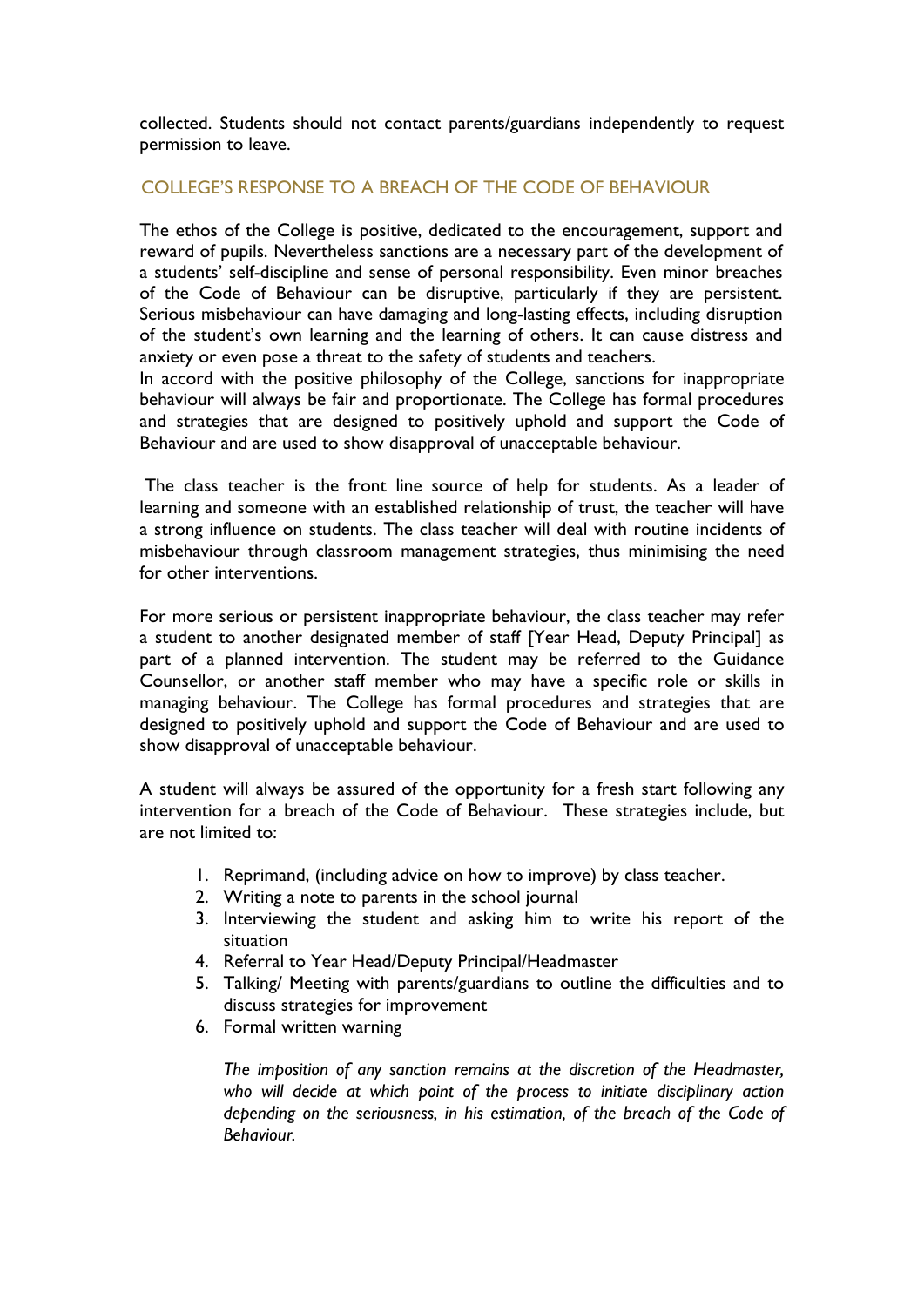As deemed appropriate, following on the steps 1-6 outlined above, one or more of the following interventions may be implemented, depending on the specific nature of the case:

- Temporary separation from peers, friends or others
- Loss of privileges including withdrawal from representing the school at a co-curricular event.
- Withdrawal from attendance at a school co-curricular event.
- Requested to carry out a useful task in the school in the student's free time
- Detention during a break, after school hours, or on Saturday morning 8:30-10:00 a.m.
- Invoking the daily report procedure
- Suspension from school for a limited number of days, or in-house suspension from class, after which the student may be asked to furnish a written commitment to improve behaviour, signed by his parents. Suspension may be imposed when the Headmaster is satisfied that it is warranted by a single very serious offence or where other sanctions have failed to deal satisfactorily, with repeated misbehaviour.

### **Suspension**

The Headmaster has a formally delegated authority from the Board of Management to suspend a student for up to three days or up to five days with the approval of the Chair of the Board. Suspension will be a proportionate response to the behaviour that is causing concern when the Headmaster is satisfied that it is warranted by a single very serious offence, or where other sanctions have failed to deal satisfactorily with repeated misbehaviour. Except in the case of an immediate suspension, parents will be informed of the reason for the proposed suspension and how the alleged misbehaviour will be investigated. Parents will be given an opportunity to respond before a decision on suspension is made [NEWB *Guidelines*, Section 11.5].

Where an immediate suspension is considered by the Headmaster to be warranted for reasons of the safety of the student, other students, staff or others, a preliminary investigation will be conducted to establish the cause for the imposition of the suspension. Parents will be notified and arrangements made with them for the student to be collected. The formal investigation will immediately follow the imposition of the suspension [NEWB *Guidelines*, section 11.5].

The Headmaster will report all suspensions to the Board of Management with the reasons for and the duration of each suspension [NEWB *Guidelines*, section 11.11]. Parents may appeal the Headmaster's decision to suspend a student to the Board of Management. Where the total number of days for which a student has been suspended in the current school year reaches twenty days, the parents or a student aged over 18 years may appeal the suspension under section 29 of the Education Act 1998 as amended by the *Education (Miscellaneous Provisions) Act* 2007 [NEWB *Guidelines*, section 11.7].

The College will have a plan to help the suspended student to take responsibility for catching up on work missed and will arrange for a member of staff to provide support for the student during the re-integration process after the suspension [NEWB *Guidelines*, section 11.10].

After the suspension the student may be asked to furnish a written commitment to